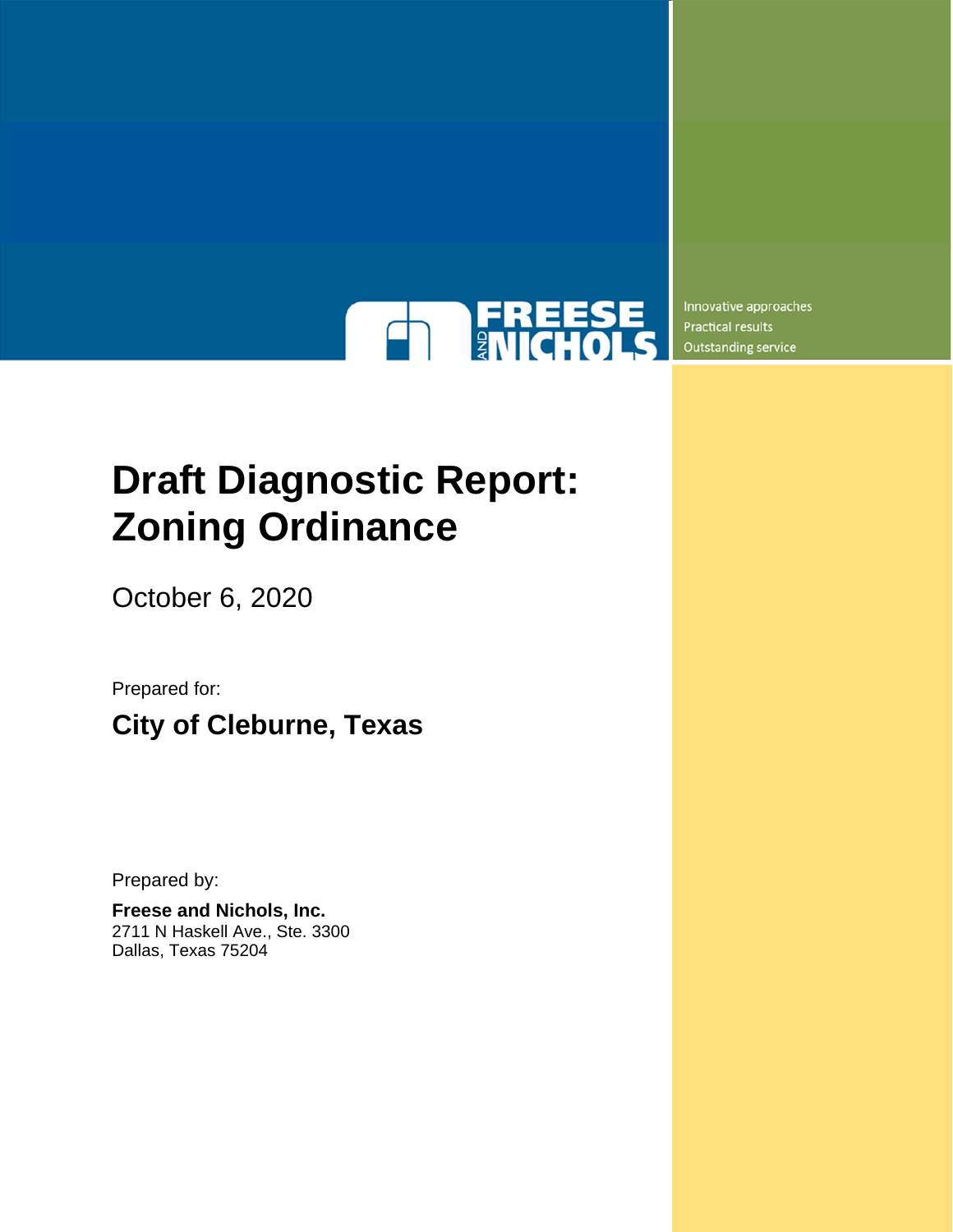This Page Intentionally Left Blank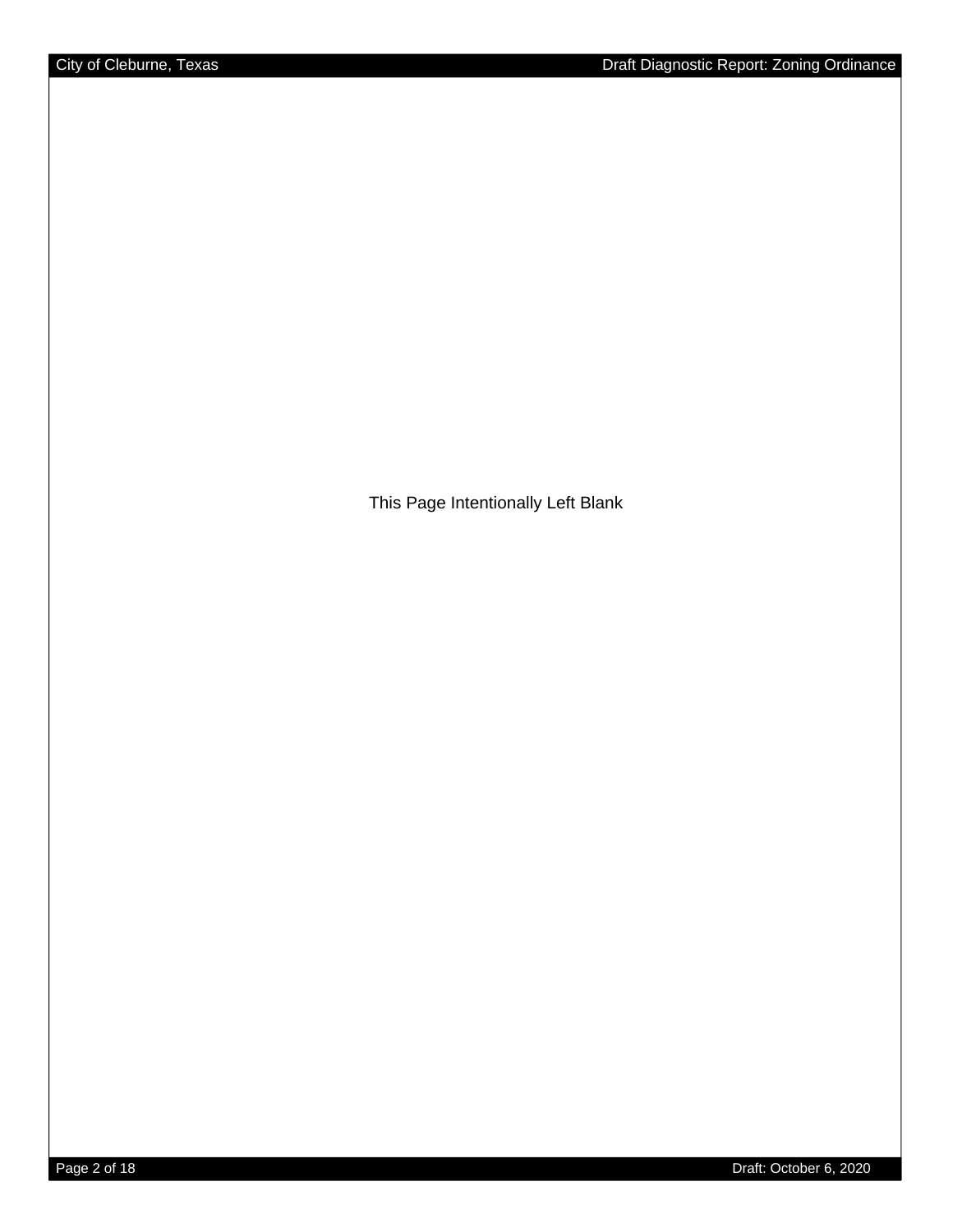## **Table of Contents**

| 1)  |                                                                                       |  |
|-----|---------------------------------------------------------------------------------------|--|
| 2)  |                                                                                       |  |
| 3)  |                                                                                       |  |
| 4)  |                                                                                       |  |
| 5)  | Revise Single-Family Residential and Remove Unused Zoning Districts                   |  |
| 6)  |                                                                                       |  |
| 7)  |                                                                                       |  |
| 8)  |                                                                                       |  |
| 9)  |                                                                                       |  |
| 10) |                                                                                       |  |
| 11) |                                                                                       |  |
| 12) |                                                                                       |  |
| 13) |                                                                                       |  |
| 14) | Consolidate Permitted Uses and Parking into One Chart Organized by Type of Use  10    |  |
|     |                                                                                       |  |
|     |                                                                                       |  |
| 16) |                                                                                       |  |
| 17) |                                                                                       |  |
| 18) |                                                                                       |  |
| 19) |                                                                                       |  |
|     |                                                                                       |  |
| 20) |                                                                                       |  |
| 21) |                                                                                       |  |
| 22) |                                                                                       |  |
|     | 23) Create Requirements to Improve Non-Conforming Conditions<br>. 13                  |  |
| 24) |                                                                                       |  |
| 25) |                                                                                       |  |
| 26) |                                                                                       |  |
| 27) |                                                                                       |  |
| 28) |                                                                                       |  |
| 29) | Create Definitions for Every Use Identified in the Zoning Ordinance and Improve Terms |  |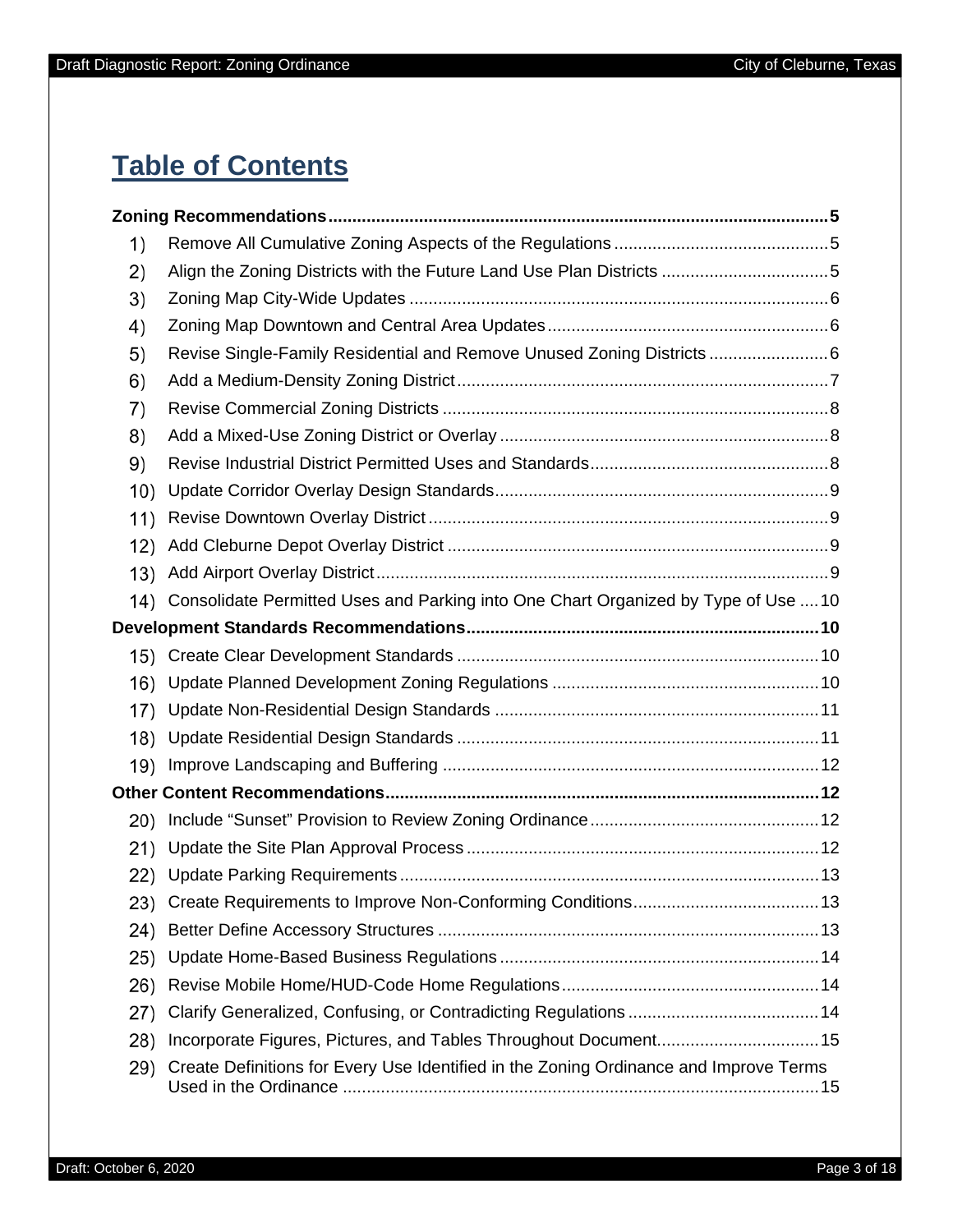|  | 33) Remove the Sexually-Oriented Business Ordinance From Zoning Ordinance  16<br>41) Create a Flowchart to Guide Development from Application to Occupancy  18 |  |  |
|--|----------------------------------------------------------------------------------------------------------------------------------------------------------------|--|--|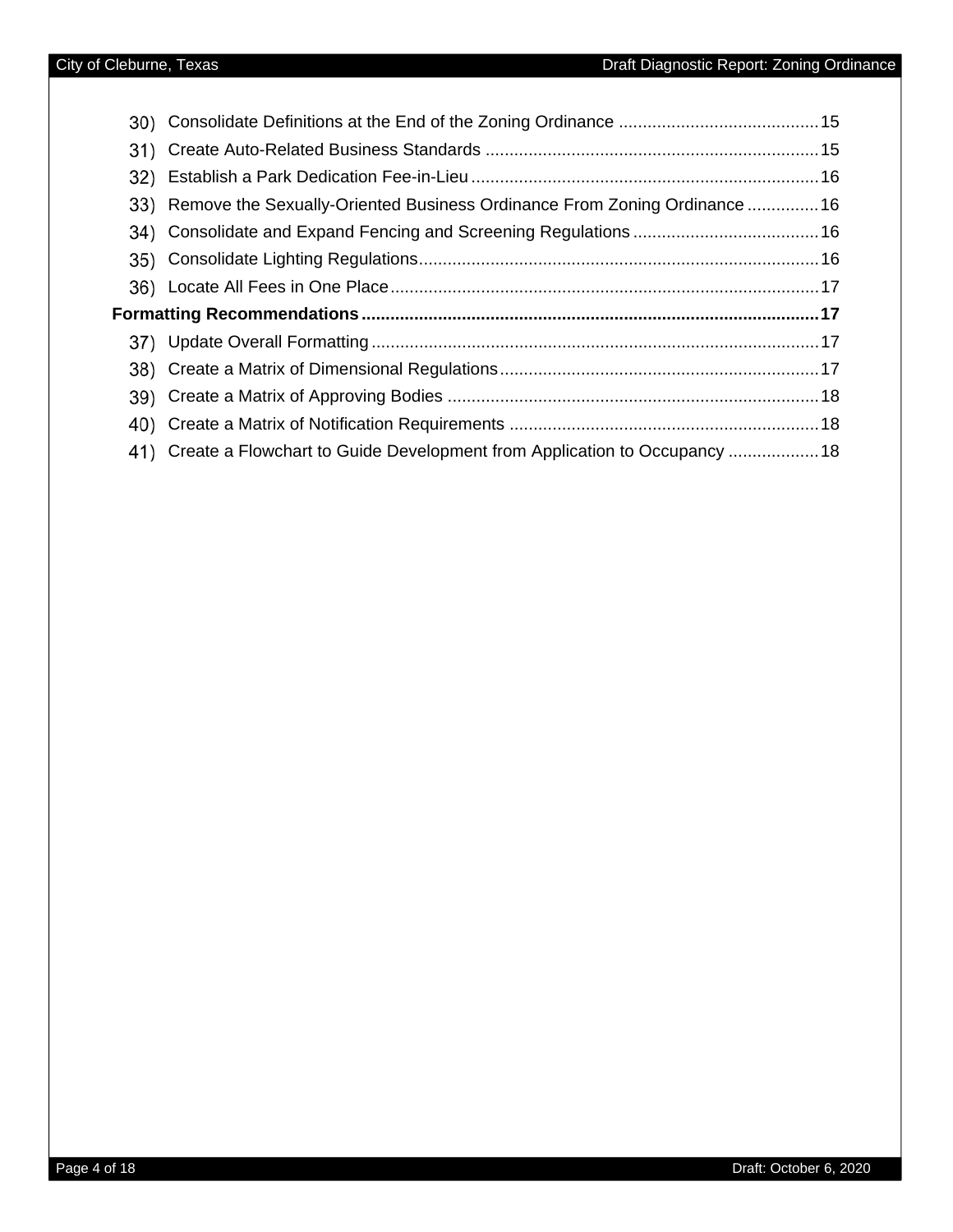## **Zoning Recommendations**

### **Remove All Cumulative Zoning Aspects of the Regulations**

#### **Diagnostic Observation**

Cumulative zoning is a method of zoning in which any use permitted in a less intensive zone is permissible in a more intensive zone. For example, the current Ordinance allows a construction of a single-family home in the Multi-Family district or a grocery store in an industrial district. A property owner may construct a convenience store in an Industrial district but not a manufacturing plant in a General Retail district. While this protects more sensitive uses, it can allow uses in inappropriate areas.

#### **Recommendation**

The zoning regulations should be updated to remove the limited cumulative zoning that currently exists and instead define permitted uses for each zoning district that are appropriate to the character and scale of that district.

### **Align the Zoning Districts with the Future Land Use Plan Districts**

#### **Diagnostic Observation**

The Comprehensive Plan and Future Land Use Plan include recommendations for vacant tracts of land within the City, and new land use ideas such as Future Traditional Neighborhoods, Sustainable Communities, Villages, and Commercial Corridors.

#### **Recommendation**

Existing zoning districts should be updated, and new zoning districts should be created to allow for sustainable and inclusive housing such as conservation subdivisions, mixed-use and mediumdensity residential, and commercial districts that are more context-sensitive based



on alignment with corridors or community activity centers. Consider revising heavy commercial districts to allow for flex heavy commercial/light industrial uses. Include the design standards recommended in the Comprehensive Plan and Future Land Use Plan within the appropriate zoning districts. Restrict land uses, particularly around the loop and key nodes, to protect the commercial and residential character of these areas.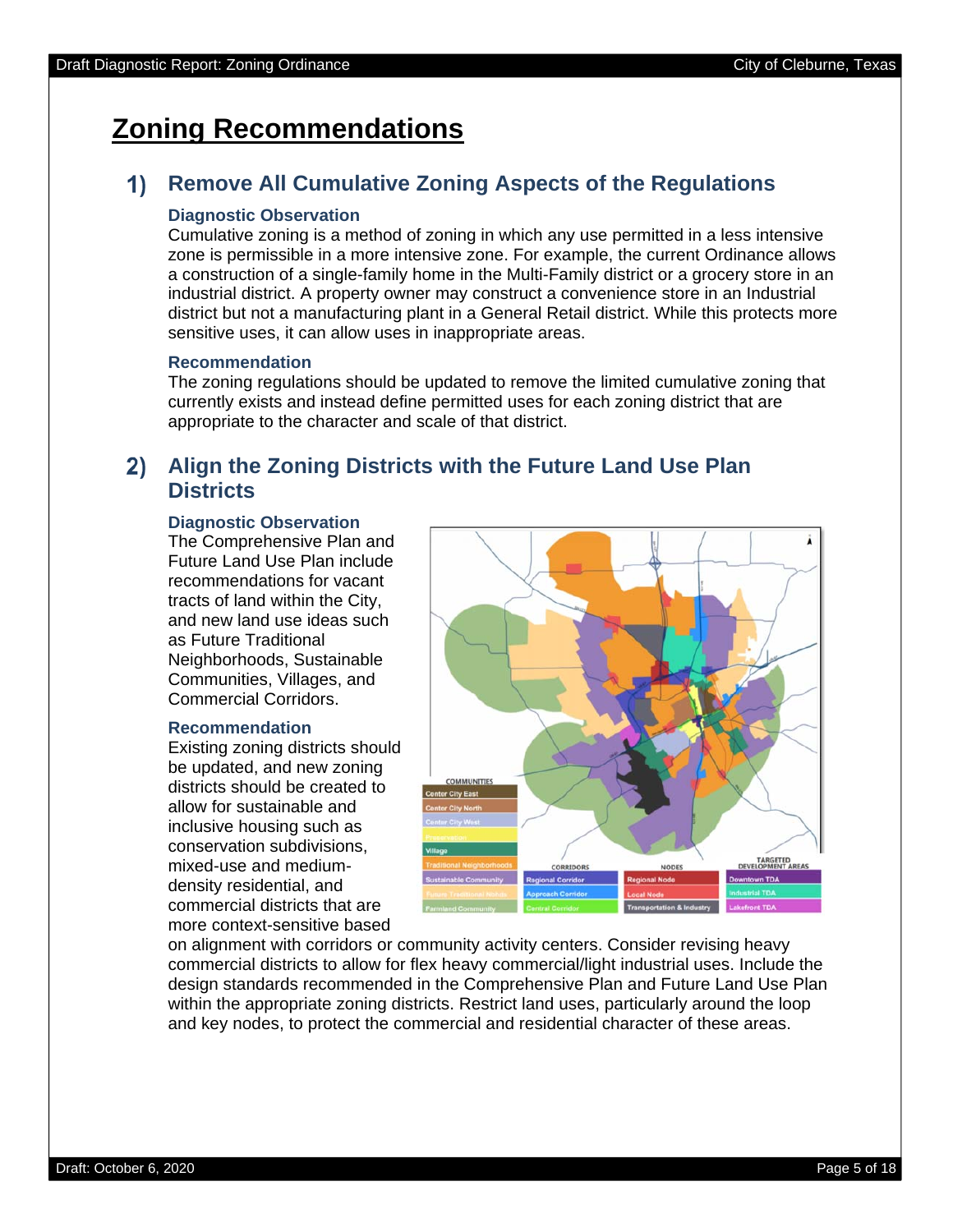### **Zoning Map City-Wide Updates**

#### **Diagnostic Observation**

The City has identified parts of the existing zoning map that need to be updated to align with the Future Land Use Map and Comprehensive Plan. The Comprehensive Plan was adopted in 2015 and lays out a vision for the future development of the city. This Zoning Ordinance update presents the ideal opportunity to align the Zoning Map with the Comprehensive Plan.

#### **Recommendation**

Update the zoning map in conjunction with the Zoning Ordinance effort. Look at aligning zoning around corridors and nodes with the recommendations of the Future Land Use Map and Comprehensive Plan. Additionally, evaluate all areas within the city for zoning map updates to align with the Comprehensive Plan.

### **Zoning Map Downtown and Central Area Updates**

#### **Diagnostic Observation**

The current map arranges residential zoning districts in large blocks of property. Multi-Family zoning is concentrated on the west side of the railroad tracks; single-family is concentrated on the east side of SH 171 and the west side of Granbury Street. Because most of the Multi-Family zoned area consists of detached housing on smaller platted lots, there is a mismatch between the



zoning and the prevailing development. The demand for single-family homes on these lots with smaller setbacks has led to variances and spot zoning to accommodate singlefamily homes (see map).

#### **Recommendation**

Consider reallocating Multi-Family areas and Single-Family zoning districts to reflect the existing conditions on the ground. Additionally, consider expanding the non-conforming lot ordinance to create an overlay allowing for more flexible infill development standards for areas where these conditions exist today. These infill standards should be flexible or permissive enough to respond to market demand for bedrooms, unit size, and garages.

### **Revise Single-Family Residential and Remove Unused Zoning Districts**

#### **Diagnostic Observation**

The current Zoning Ordinance includes four Single-Family districts, some of which require minimum home sizes or lot sizes that do not reflect the development realities of North Texas, where 6,000 square foot lots and 50-foot lot widths are typical. The disconnect between regulations and the market leads to variance requests and the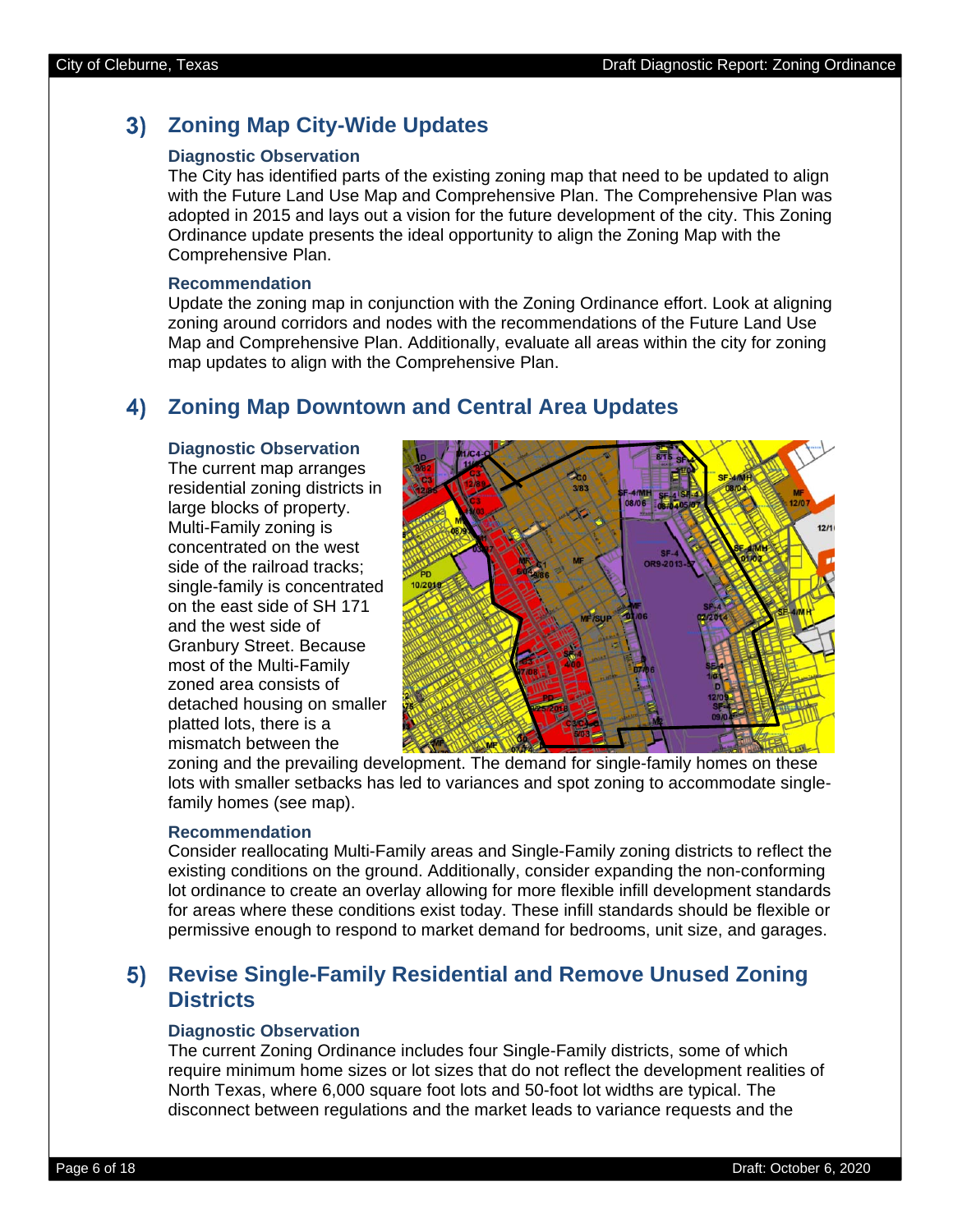request for Planned Developments (PDs). Additionally, two of the districts do not appear on the Zoning Map: SF-2 and SF-3.

#### **Recommendation**

Convert Single-Family districts into districts with more distinct gradations in lot size that reflect the homebuilder market (i.e., SF-6, where "6" represents a 6,000 square foot minimum lot size, and SF-7, SF-10, etc.) while incorporating the existing non-conforming lot ordinance passed at the end of 2019 to address current non-conforming lots. Consider retaining larger lots close to the lake. Consider requiring or incentivizing lot size or housing type mixture (i.e., a blend of traditional and patio homes), color and materials mixture, usable open space dedication around trails and detention ponds, or a menu of these and other options to allow for builder flexibility and market responsiveness. Consider more robust requirements such as enclosed garages, installation of sod, irrigation, and a homeowners' or property owners association for shared amenities.

### **Add a Medium-Density Zoning District**

#### **Diagnostic Observation**

The current Zoning Ordinance uses different zoning use classifications defined by housing type, including duplex, attached residential, and townhome. The Use Charts allow these types of housing across multiple residential districts in some cases, including the Multi-Family district. Duplex, attached residential, and townhome development may be incompatible with higher density multi-family apartment development. The current code also lacks a clear vision for medium-density housing in Cleburne, such as fourplexes.

#### **Recommendation**

Develop one or two medium-scale zoning districts that are based on density and allow for various types of housing if they meet density, design, parking, and other technical standards of the zoning district in line with the Comprehensive Plan's "Goals for Growth."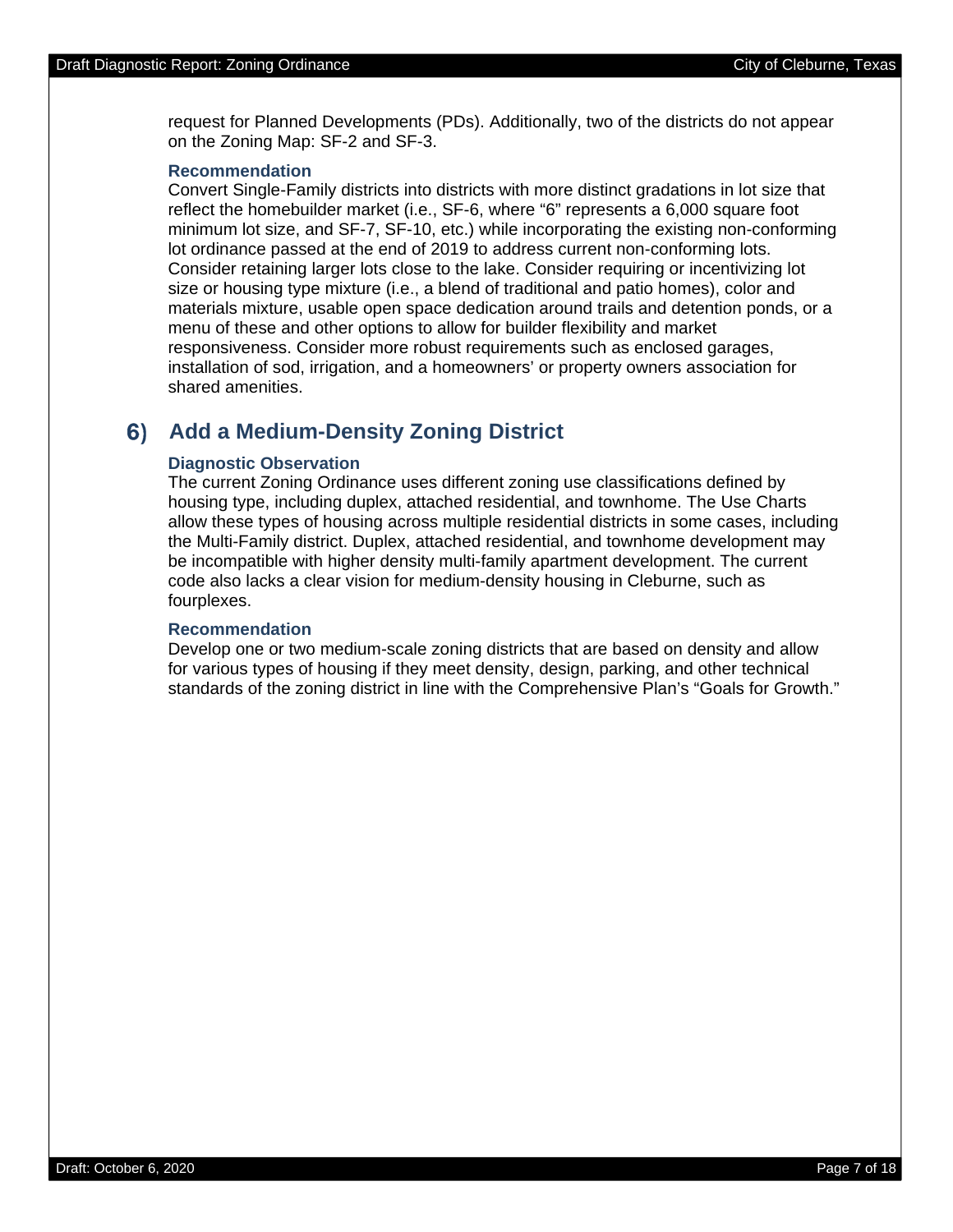### **Revise Commercial Zoning Districts**

#### **Diagnostic Observation**

The current Zoning Ordinance includes four commercial districts, with significant overlap and redundancies.

#### **Recommendation**

Consider utilizing two or three commercial-retail districts based on use intensity and service area, such as Neighborhood Commercial, Community Commercial, and Regional or Arterial Commercial. Establish a minimum lot size for each district. Transition the current C-3 district to a Commercial/Industrial Flex district with performance standards, such as limitations on outside storage.

### **Add a Mixed-Use Zoning District or Overlay**

#### **Diagnostic Observation**

The current Zoning Ordinance lacks a district designed to accommodate mixed-use development. A developer proposing either vertical or horizontal mixed-use must currently utilize a Planned Development.

#### **Recommendation**

Create a mixed-use (MU) zoning district or overlay that allows for both large and smallscale, mixed-use development. The Zoning Ordinance could also expand existing districts to allow mixed uses or live-work uses with certain design regulations, such as specific building, parking, setback, and nuisance requirements.

### **Revise Industrial District Permitted Uses and Standards**

#### **Diagnostic Observation**

A large percentage of existing corridors, such as Main Street, are zoned industrial but have commercial uses. Other areas, such as the north sector, have existing large industrial uses, but current regulations allow for smaller adjacent development that may not be appropriate.

#### **Recommendation**

Revise the industrial zoning standards to make it easier for large, targeted industrial users and economic generators identified in the Comprehensive Plan to develop while ensuring that adjacent development is compatible in scale and use (i.e., ensuring that truck traffic from a distribution center does not have to mix retail traffic generated by a convenience store on the adjacent lot). Strengthen regulations, particularly in major corridors or visible areas, to address issues such as building design, paving, and outside storage. Expand definitions and uses to align with industry trends and terminology. At the other end of the industrial spectrum, create a consolidated professional services land use classification such as printing and sign making and a classification for micromanufacturing, which would include custom fabrication and microbreweries. Each could be allowed within a Commercial/Industrial Flex district (see Recommendation 7)). Finally, improve the Zoning Ordinance to strengthen design, use, and performance standards to achieve more attractive design of industrial developments.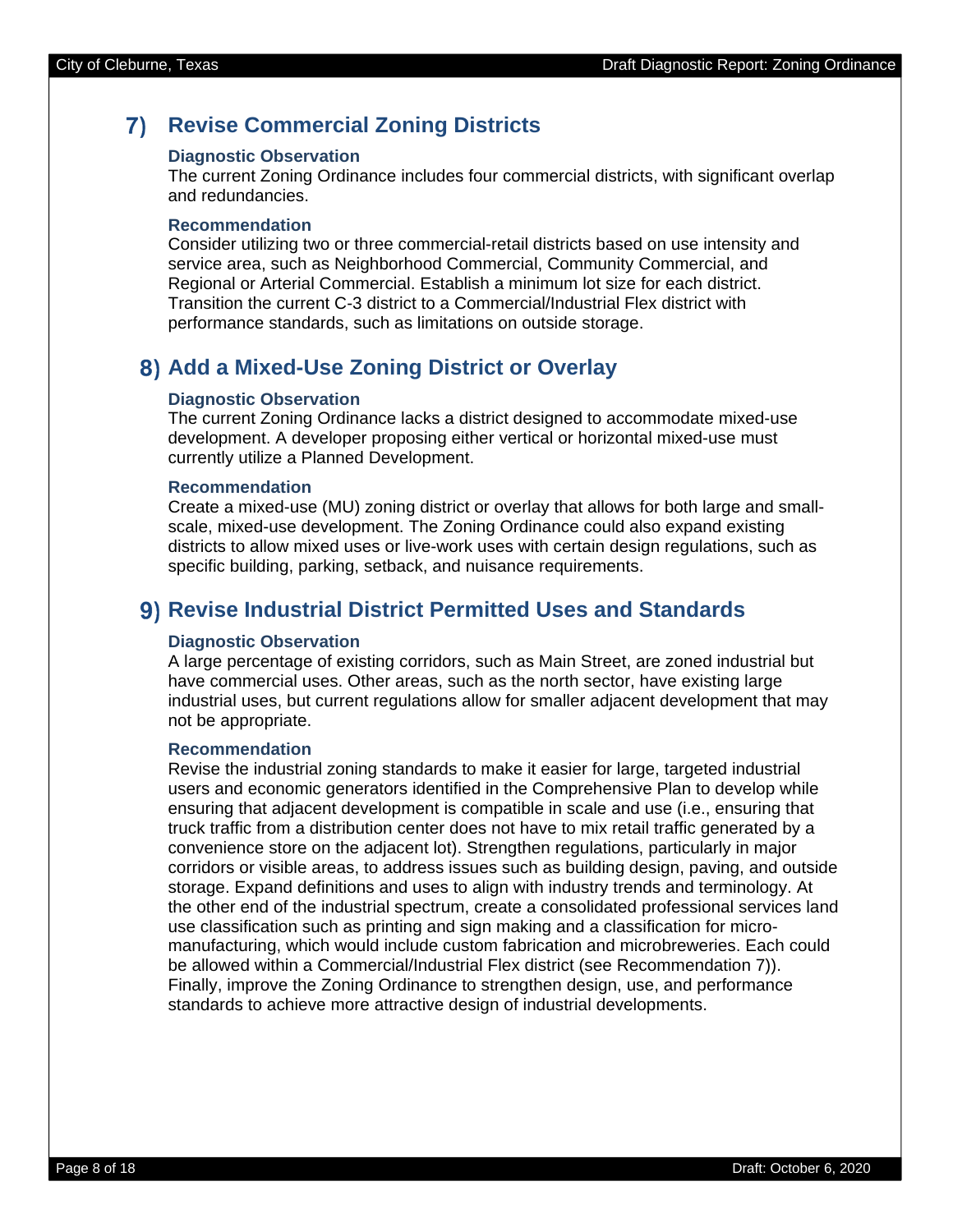### **Update Corridor Overlay Design Standards**

#### **Diagnostic Observation**

The existing Ordinance lacks strong design requirements for commercial development. As commercial development grows along the major roadways such as Chisholm Trail Parkway, US 67, Main St., Henderson St., and Nolan River Rd., the City needs to ensure the quality of development along the most traveled and most visible corridors matches the desired character of the City.

#### **Recommendation**

Develop enhanced design standards specific to the corridors to ensure quality, contextsensitive development. Design regulations can be applied based on a special overlay district along major corridors. Carefully integrate desired land uses while excluding others such as industrial uses, truck and trailer parking, sexually-oriented businesses, vehicle sales or repair, and outside storage.

### **Revise Downtown Overlay District**

#### **Diagnostic Observation**

Although it allows for secondary living spaces and some reduced parking requirements, the Downtown Overlay provides minimal specifications to guide appropriate development in Downtown.

#### **Recommendation**

Develop enhanced design standards specific to Downtown, including the possibility of build-to lines, reduced/eliminated off-street parking requirements, and required rear parking for more development predictability. Consider expanding residential to encompass higher density developments such as townhomes, brownstones, or multifamily complexes with appropriate design sensitivity.

### **Add Cleburne Depot Overlay District**

#### **Diagnostic Observation**

The Depot serves as a gateway development into Cleburne from US-67 and the Chisholm Trail Parkway. In addition to serving as a regional node, the Depot may also have the potential for mixed-use development with village qualities as identified in the Comprehensive Plan thanks to the baseball stadium and allocation of public space.

#### **Recommendation**

Develop a Cleburne Depot Overlay District with enhanced design standards specific to the Depot, including the possibility of build-to lines, shared off-street parking provisions, and required rear parking for more development predictability.

### **13) Add Airport Overlay District**

#### **Diagnostic Observation**

A mixture of industrial, commercial, and residential zoning districts currently surrounds the airport. The current airport regulations are found in Chapter 90 of the Code of Ordinances and limit the height of buildings and landscaping with the airport glide path.

#### **Recommendation**

Create an Airport Overlay District that applies airport regulations to a geographic area on the Zoning Map and includes other standards, such as building design and lighting.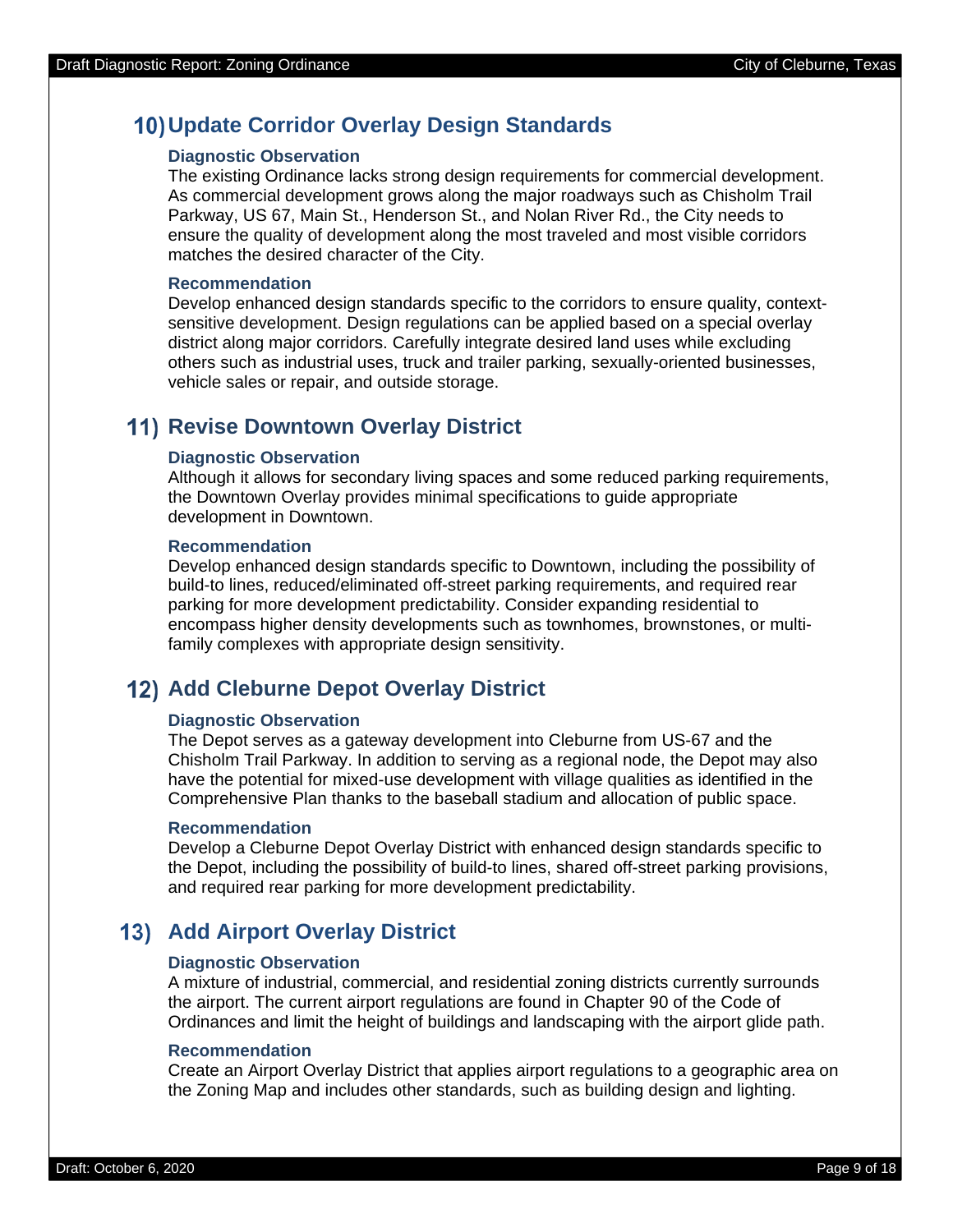### **Consolidate Permitted Uses and Parking into One Chart Organized by Type of Use**

#### **Diagnostic Observation**

Permitted uses are currently broken up across multiple charts, making it difficult to determine whether a use is permissible in a zoning district.

#### **Recommendation**

Consolidate uses into one permitted Use Chart with columns organized by land-use color for more comfortable viewing/scanning (i.e., yellow for residential, red for commercial, grey for industrial). Update the permitted uses to current business types, address outside storage, consider generalizing some categories, and consider adding parking requirements in the same table to reduce confusion. Additionally, the Ordinance should add a statement that for uses not explicitly defined or identified within the Ordinance, the City prohibits the use. The Zoning Ordinance should also provide a clear path to make an official interpretation of new uses.

## **Development Standards Recommendations**

### **Create Clear Development Standards**

#### **Diagnostic Observation**

The current Ordinance lacks clear or specific development standards for open space, landscaping, impervious coverage, density, screening, garages, and accessory structures. The lack of specificity leads to the frequent use of PDs in the zoning process.

#### **Recommendation**

Development standards should be updated to provide clear and specific development standards that the Planning and Zoning Commission and City Council feel comfortable using when reviewing and deciding upon development projects. Consider adopting alternative compliance measures with administrative approval to provide a level of flexibility without resorting to variances. Formalize and outline the process to vary from specific standards in exchange for the developer providing features the City desires. Consolidate regulations such as dimensional standards (height, lot width, setback, etc.) into individual tables for easy reference. Include pictures and illustrations throughout the document rather than in appendices at the end of sections.

### **Update Planned Development Zoning Regulations**

#### **Diagnostic Observations**

Developers frequently use Planned Developments (PDs) to substitute for zoning regulations that are unspecific or nonexistent. Regulations within the PD zoning section (Sec. 155.46) may be contradictory, such as density restrictions, or contain vague requirements, such as preservation of natural features and open space. Additionally, the current Ordinance mandates that the developer provide a development schedule that the Council can require the developer to follow.

#### **Recommendation**

Simplify the PD standards to encourage their use only for large scale, multi-phase projects. PDs should be projects that present a unique opportunity due to the physical context or the relationship of uses. The PD should not substitute for zoning regulations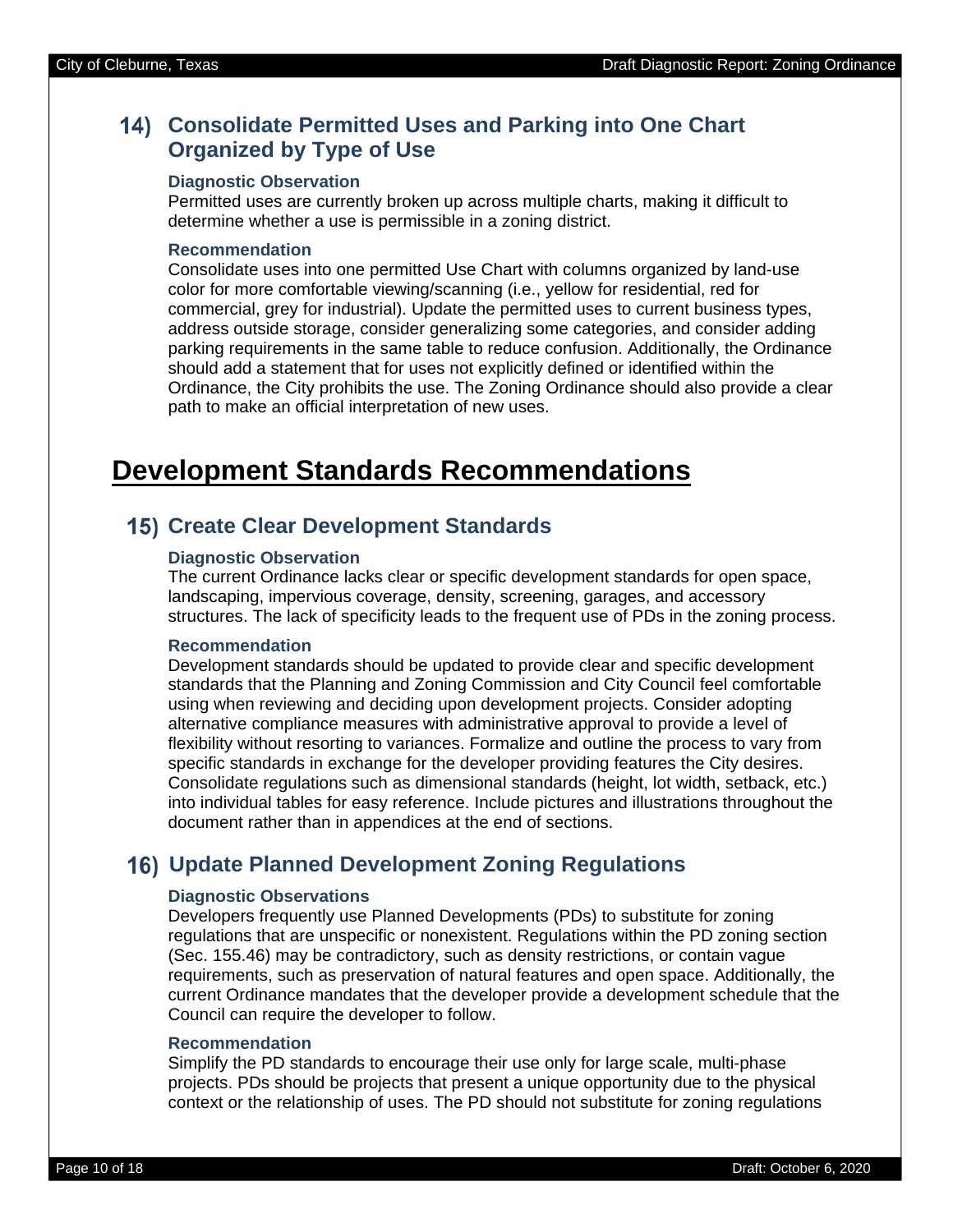or provide a way to circumvent otherwise reasonable standards. Consider establishing a minimum size for a PD district (i.e., five acres) to avoid *de facto* variances for single lots or small developments. Instead of requiring a schedule, create a requirement that any PD includes a conceptual design plan that can be reviewed after a specific time if no development has taken place. Consider how to strengthen PD requirements to discourage the use of a PD unless there is no viable alternative under straight zoning and to ensure that the City receives clearly articulated benefits. Consider building in alternative compliance for frequent issues such as setbacks or a design and amenities menu under straight zoning that City staff can administratively approve.

### **Update Non-Residential Design Standards**

#### **Diagnostic Observation**

There are currently very few design standards for commercial structures other than a minimum percentage of masonry for the façade within the commercial/industrial overlay district that may not be enforceable because of the Texas House Bill (HB 2439) restricting the ability of cities to regulate building materials. Without design regulations, as non-residential development comes to Cleburne, the City cannot ensure the new development fits into the community or produces high-quality developments.

#### **Recommendation**

The commercial districts should be updated to include design regulations. These design regulations should include requirements for building design and screening. Create separate standards or exemptions for industrial buildings based on location and intensity of use. In areas or situations where the City cannot legally require building design standards, use incentives (i.e., reduced landscaping requirements or increased building height or density) to encourage compliance with higher design standards. Include open space preservation requirements and riparian corridor protection in line with the recommendations and goals of the Comprehensive Plan.

### **Update Residential Design Standards**

#### **Diagnostic Observation**

The City currently relies on PDs to establish appearance standards for residential development, including landscaping, garages, amenities, and building materials.

#### **Recommendation**

Having predictable standards for design, parking, open space, and landscaping will reduce the need to negotiate these items in the PD process. Create consolidated residential design standards that address preferred materials, design, amenities, and landscaping. Incorporate alternative compliance measures to reduce the need for PDs and incentivize the use of materials that the City cannot require. Create incentives by modifying other requirements in exchange for preferred building materials, such as density, unit mix, height, parking, amenities, landscaping, setbacks, and garage standards. Use a menu-based approach to amenities, including optional tree and natural area preservation, to allow for fluctuations in market demand and avoid unnecessary site plan or PD amendments. Encourage amenities along streams, including trails and benches, where feasible and in line with the recommendations and goals of the Comprehensive Plan.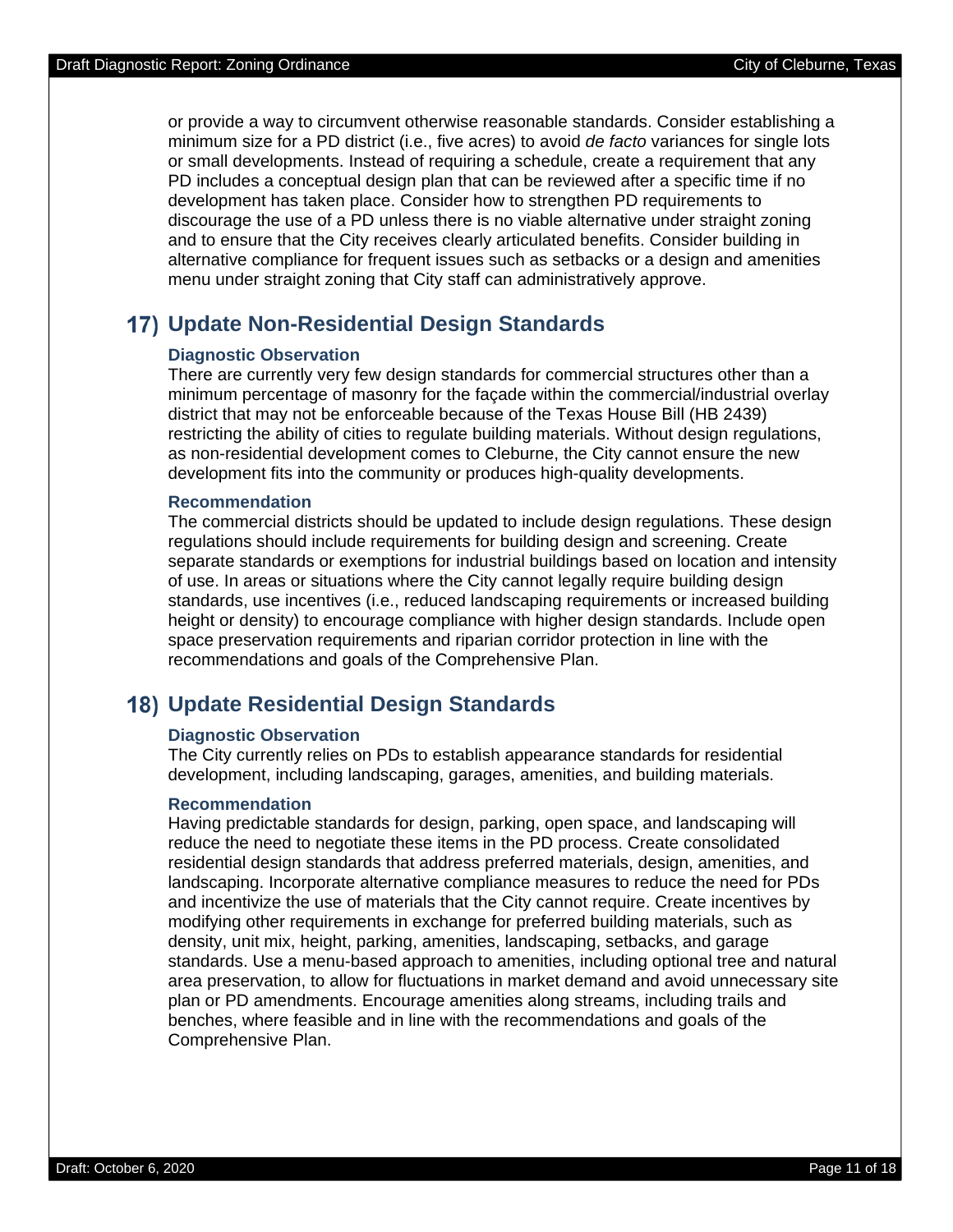### **Improve Landscaping and Buffering**

#### **Diagnostic Observation**

Current landscaping requirements are inadequate, appear to only require trees (but not shrubs or groundcover), allow for several exceptions, and offer no mechanism for requiring conformity when a property owner improves an existing development. Recent developments such as Aldi have exceeded landscaping requirements, indicating the City could incrementally increase requirements without negatively impacting development. It is also unclear what the relationship is between landscaping requirements and open space. Recent site plans have shown the percentage of pervious site area as being synonymous with the required landscaped area. Commercial screening requirements may be too permissive or apply only in an overlay such as Chisholm Trail Parkway and not throughout the city.

#### **Recommendation**

Create new comprehensive landscaping requirements requiring a mixture of native plants, along with location guidelines for distributing plants around the site for effective heat reduction and near the building entrance for beautification. Consider other locational guidelines that place landscaping in the most visible or sensitive areas, along street frontages or residential boundaries. Define "landscaped area" to mean the percentage of site area used to determine the number of plantings, not merely the amount of open or permeable space. Create impervious coverage limitations to clearly define the percentage of required open space and reduce stormwater discharge and velocity. Consider how to use landscaping to incentivize the use of preferred building materials (see Recommendation 17). Create a matrix of buffering requirements between uses to replace or supplement the text. Create a preferred tree list that includes hardy, native trees. Require landscaping plan approval with site plan approval (see Recommendation 20) and allow for minor administrative adjustments after construction starts.

## **Other Content Recommendations**

### **Include "Sunset" Provision to Review Zoning Ordinance**

#### **Diagnostic Observation**

The existing Ordinance hasn't been updated in 25 years and contains no mechanism for requiring review or consideration of updates.

#### **Recommendation**

Ideally, a zoning update should happen at least every ten years. To keep the Ordinance current and responsive to the needs of stakeholders, consider adding a requirement in the General Provisions section that calls for a periodic, proactive review of the Zoning Ordinance based on issues the staff encounters or changes in market trends.

### **Update the Site Plan Approval Process**

#### **Diagnostic Observation**

The existing Ordinance identifies the attributes of a site plan in Section 155.53 but does not describe the requirements for review or approval. In cases where a site plan may be required, such as a SUP, it is not always clear when the requirement should be applied.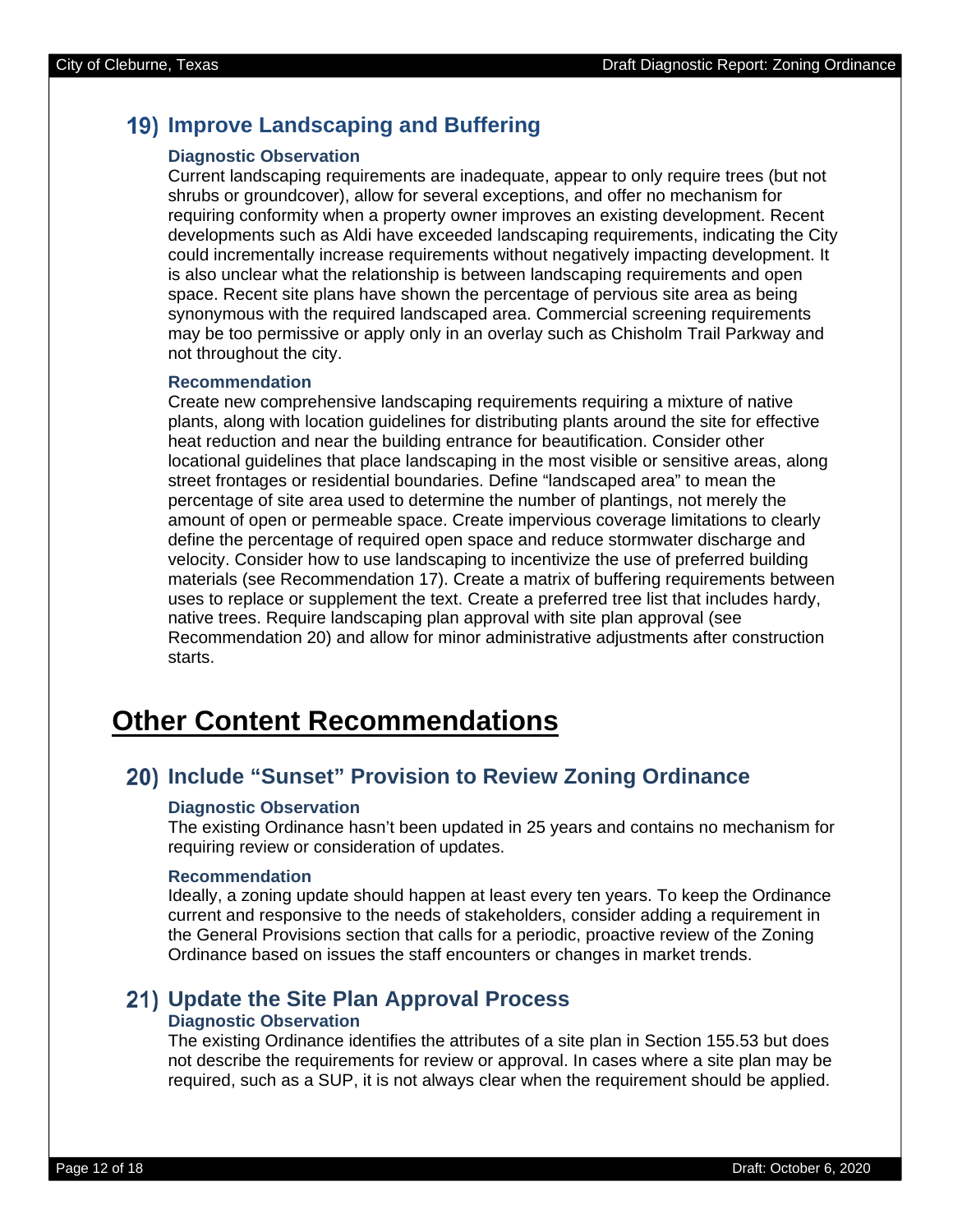Add requirements and approval procedures for a site plan prior to, or in conjunction with engineering and/or building permit submittals to allow all departments a chance to comprehensively review a project before a user gets too far along in the process to make any necessary changes to the site layout. Consider making site plan approval administrative when it conforms to the underlying zoning to discourage variance requests.

### **Update Parking Requirements**

#### **Diagnostic Observation**

The current regulations address parking ratio requirements using outdated demand models. The parking section requires updating to reflect modern planning practices and trends affecting the region. Parking regulations should also respond to trends affecting the City, addressing the changing nature of retail and transportation. Current parking lot landscaping requirements are inadequate and contain several exceptions and waivers.

#### **Recommendation**

Create a new section for parking requirements that establishes updated minimum parking standards and parking design requirements, along with tables and diagrams. Update parking ratios as necessary to reflect best practices. Consider which activities or urban forms to incentivize through parking formulas, such as outdoor dining or mixeduse. Add provisions for shared parking between uses with different peak hours, alternative compliance, and administrative modifications. Include requirements for upgrading substandard parking lots tied to building improvements, change of use/SUP, or parking expansions. Upgrade landscaping requirements for parking lots. Strengthen language regarding parking of RVs and trailers in residential districts. Address prevalence of on-street parking in residential neighborhoods through single-family garage orientation and design, use of alleys, or wider lots in exchange for reduced front setback and utilizing paving strips in unused areas.

### **Create Requirements to Improve Non-Conforming Conditions**

#### **Diagnostic Observation**

There is currently no mechanism for improvements to existing substandard buildings or site conditions, such as a gravel parking lot, when a use is changed or expanded.

#### **Recommendation**

Create triggers to upgrade non-conforming conditions such as building or parking lot expansion. Consider amortization language that would allow the City to require improvements to longstanding non-conformities. Strengthen requirements to add landscaping connected to building or parking lot expansion while remaining flexible when constructing to full compliance is difficult or impossible. Consider an approach where tiers of improvements trigger different requirements (i.e., 15% improvements trigger landscaping requirements; 25% improvements trigger parking requirements; 50% improvements trigger building design requirements).

### **24) Better Define Accessory Structures**

#### **Diagnostic Observation**

Current regulations for accessory structures are confusing. It is challenging to discern permissible types of accessory structures, depending on the situation.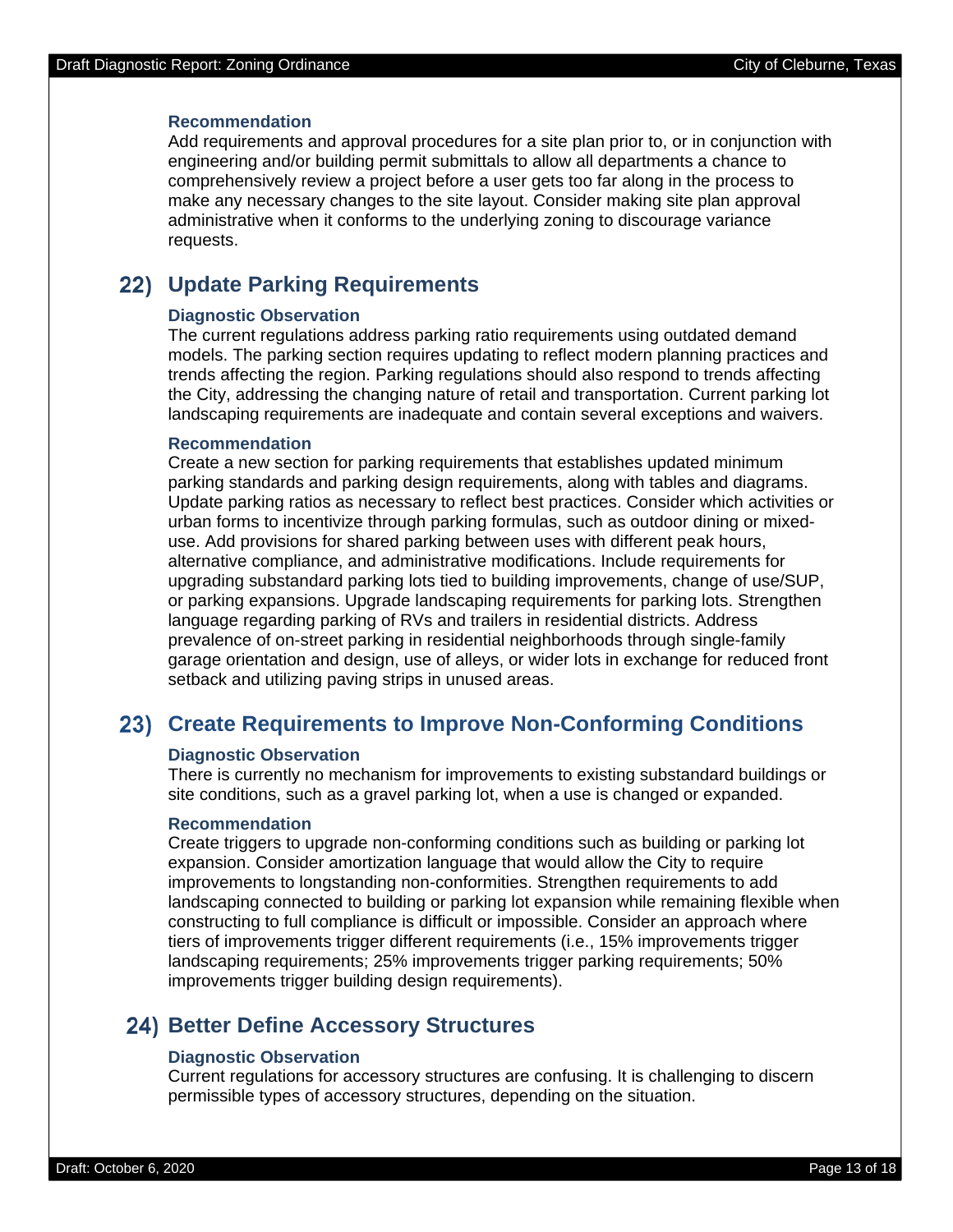Reorganize regulations for accessory structures to encompass all types of accessory structures. Clarify the definition of an accessory structure, include a table of dimensional regulations, how to determine the allowable size, and which zones permit them. Consider broadening the areas of a lot where accessory structures are permissible, including side yards, while limiting the number of structures and counting structures towards impervious coverage limitations. Review current separation requirements between primary and accessory structures and their applicability to improvements such as pergolas and outdoor fireplaces and consider updating to reduce the number of variance requests. Incorporate diagrams into the Ordinance to assist with understanding acceptable locations. Include language prohibiting the construction of an accessory structure if there is no primary structure.

### **Update Home-Based Business Regulations**

#### **Diagnostic Observation**

Current home-based business regulations fail to prevent situations that negatively impact neighborhoods, such as landscaping companies with large fleets of trucks or business vehicles. Other requirements may be too restrictive, such as delivery service limited to four times per month.

#### **Recommendation**

Strengthen performance requirements for home-based businesses, including commercial truck and trailer restrictions and hours of operation. Consider refining delivery restrictions to reflect the nationwide increase in home delivery. Consider limiting the number of customer visits throughout the day to a specific number. Restrict operation in accessory structures unless built to the construction standards of the house, including plumbing and electrical.

### **Revise Mobile Home/HUD-Code Home Regulations**

#### **Diagnostic Observation**

The current Zoning Ordinance (Sec. 155.30) contains requirements for mobile homes and HUD-code homes in a footnote to the land use table. The requirements are confusing, difficult to enforce, and may put the City in a difficult position if fair housing claims arise.

#### **Recommendation**

The new Zoning Ordinance should more clearly specify the situations in which a current SUP remains in force and where the City will issue a new permit for a mobile home. Regulations should create a clear and defensible regulatory structure based on state law that defines and explains the scenario for permitting industrialized housing and mobile homes. Additionally, the difference between a mobile home and a HUD-Code manufactured home should be clarified.

### **Clarify Generalized, Confusing, or Contradicting Regulations**

#### **Diagnostic Observation**

Throughout the Ordinance, there is generalized, unclear, or contradictory language. This lack of clarity creates challenges for readers when interpreting and applying the regulations in the Ordinance correctly and consistently.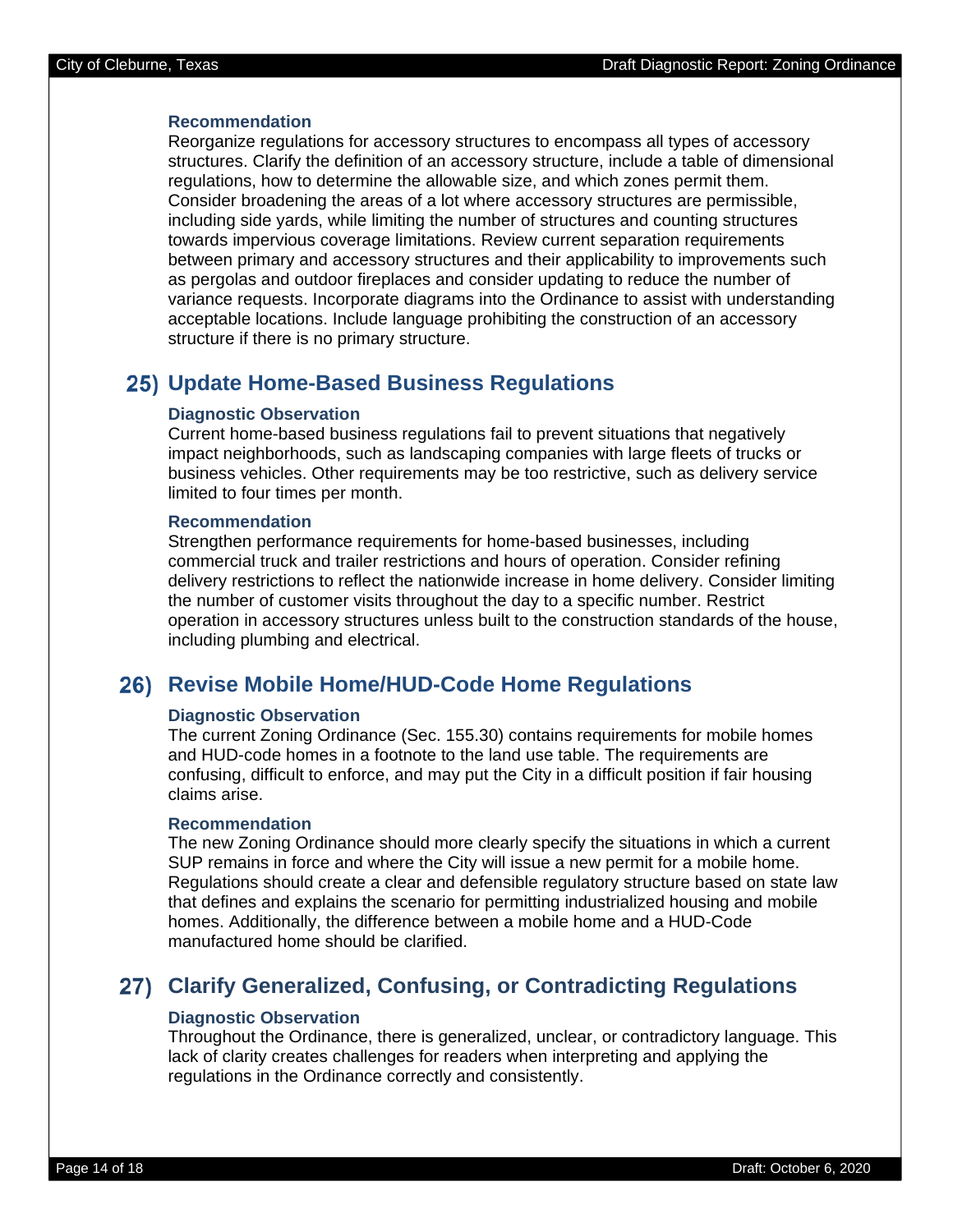The new Ordinance should clean up any confusing or contradictory regulations by referring to, or using language from state statutes where feasible, especially for specific or technical processes such as computation of lands for zoning protests and vesting.

### **Incorporate Figures, Pictures, and Tables Throughout Document**

#### **Diagnostic Observation**

Imagery and graphic diagrams assist with the understanding of regulations and concepts. The current Ordinance does not include graphics within the document. Figures depicting site layout and dimensions appear at the end of the text but are cumbersome to navigate. Other tables and matrices, such as the wireless telecommunications facilities matrix in Sec. 155.60, are hard to read.

#### **Recommendation**

The new Ordinance should incorporate figures, pictures, and tables throughout the Zoning Ordinance in each applicable section. Visual aids should include tables, images, and flowcharts (see Recommendations 34), 35), 38), 39), and 40)).

### **Create Definitions for Every Use Identified in the Zoning Ordinance and Improve Terms Used in the Ordinance**

#### **Diagnostic Observation**

The current Zoning Ordinance does not define many land use classifications, both permitted and not permitted. If uses are not clearly defined, then they are more subjective to interpretation and may result in difficulty implementing the Ordinance or issuing Certificates of Occupancy. Some definitions used in the Ordinance are too vague. Other terms used in the Ordinance have regulations but are not defined, making it difficult to discern if the regulation applies.

#### **Recommendation**

Create or revise definitions for all the land uses within the Zoning Ordinance. Improve or add new definitions for terms used in the Zoning Ordinance to reduce confusion or misinterpretation.

### **Consolidate Definitions at the End of the Zoning Ordinance**

#### **Diagnostic Observation**

Current definitions appear in multiple sections and are sorted by category, making it difficult to know where to find a definition. Many definitions appear at the beginning of a section, making navigation of the section more inconvenient.

#### **Recommendation**

Consolidate all definitions to a section at the end of the Zoning Ordinance to aid navigation. Additionally, the update will provide a cross-reference to the definition everywhere a defined term appears in the Zoning Ordinance, which will allow a user to click on the term to view its definition.

### **Create Auto-Related Business Standards**

#### **Diagnostic Observation**

Auto businesses such as dealers and repair shops have proliferated on Main Street and may cause blight, nuisance, and environmental issues without clear regulations.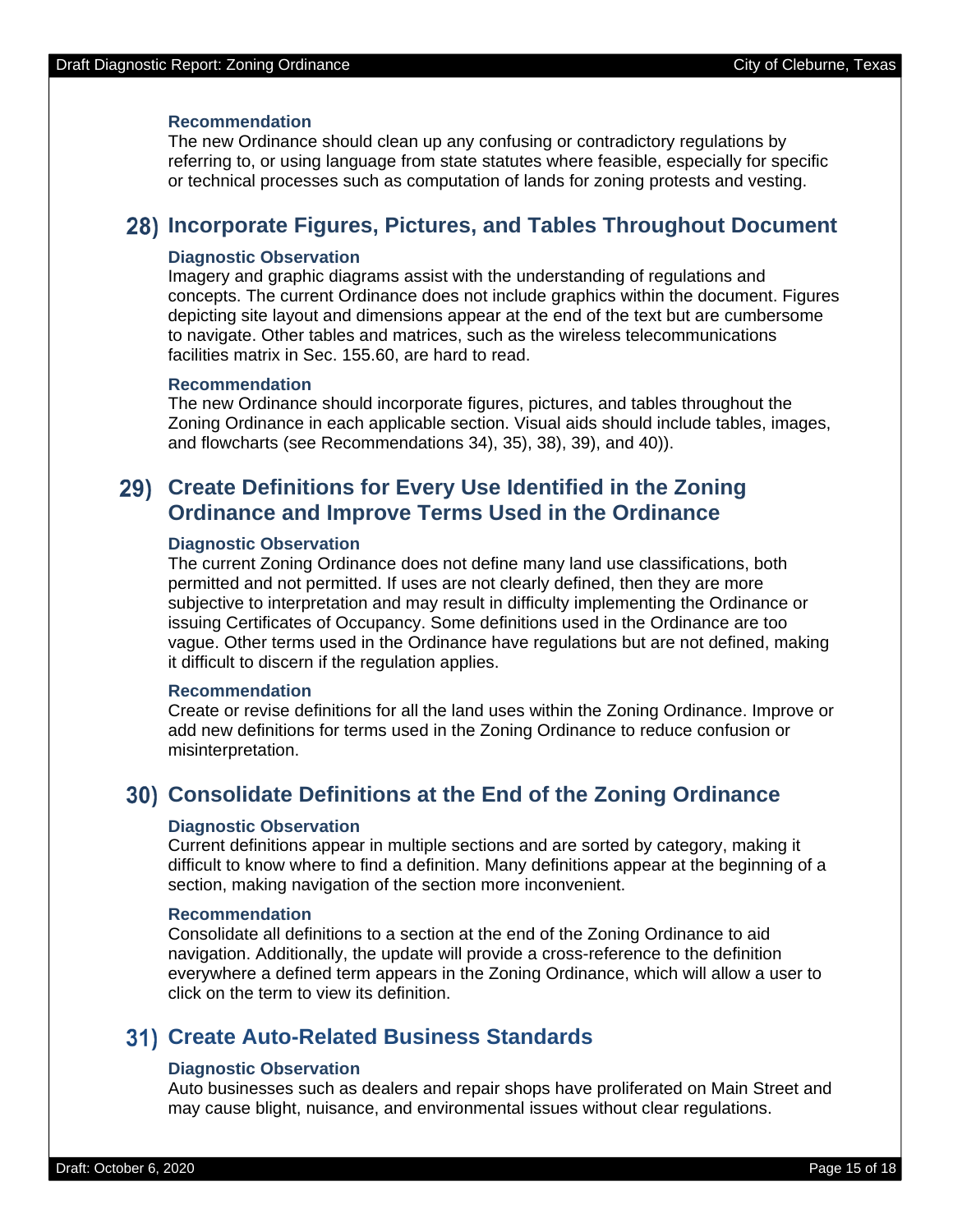Consider adopting regulations that specifically regulate automotive uses. The businesses included in these regulations may be minor or lower impact categories such as oil change and inspection, online-only sales, paint-less dent repair, and major categories such as used tire sales, paint and body shop, auction, and semi-truck sales and parking. Consider limiting the number and concentration of auto businesses, requiring more uses by SUP, or making SUPs reviewable or revocable for continued violations.

### **Establish a Park Dedication Fee-in-Lieu**

#### **Diagnostic Observation**

Many DFW cities have a fee of \$1,000 per lot or more; however, the City of Cleburne does not currently offer a fee-in-lieu of parkland dedication.

#### **Recommendation**

Consider policy direction that aligns with the Parks Master Plan to avoid dedication of unusable or unwanted sections of parkland while still supporting the City's parks and recreation goals. Align policy with recommendations from the Parks Master Plan update, scheduled to be completed in 2021.

### **33) Remove the Sexually-Oriented Business Ordinance From Zoning Ordinance**

#### **Diagnostic Observation**

The Sexually-Oriented Business Ordinance (Chapter 155.57) is one of the longest sections in the current Zoning Ordinance. Its content is primarily concerned with preventing criminal behavior rather than land use issues.

#### **Recommendation**

Leave the current Chapter 155.57 in the Code of Ordinances and make specific reference in the Zoning Ordinance to land use concerns such as setbacks from schools, parks, and residential districts.

### **Consolidate and Expand Fencing and Screening Regulations**

#### **Diagnostic Observation**

Current screening requirements may be too permissive, rely too much on text, or apply only to certain areas, as in the case of dumpster screening.

#### **Recommendation**

Create a consolidated screening section with precise requirements and use of diagrams and tables. Require masonry screening for industrial/commercial developments that abut residential along with tree and shrub buffering, rather than allowing a choice of masonry, wood, or vegetative screening. Include requirements for upgrading existing screening if a use changes or the business expands its operation. Make upgrade requirements proportional to the impact of the expansion.

### **Consolidate Lighting Regulations**

#### **Diagnostic Observation**

Under the current Ordinance, each zoning district has specific lighting requirements.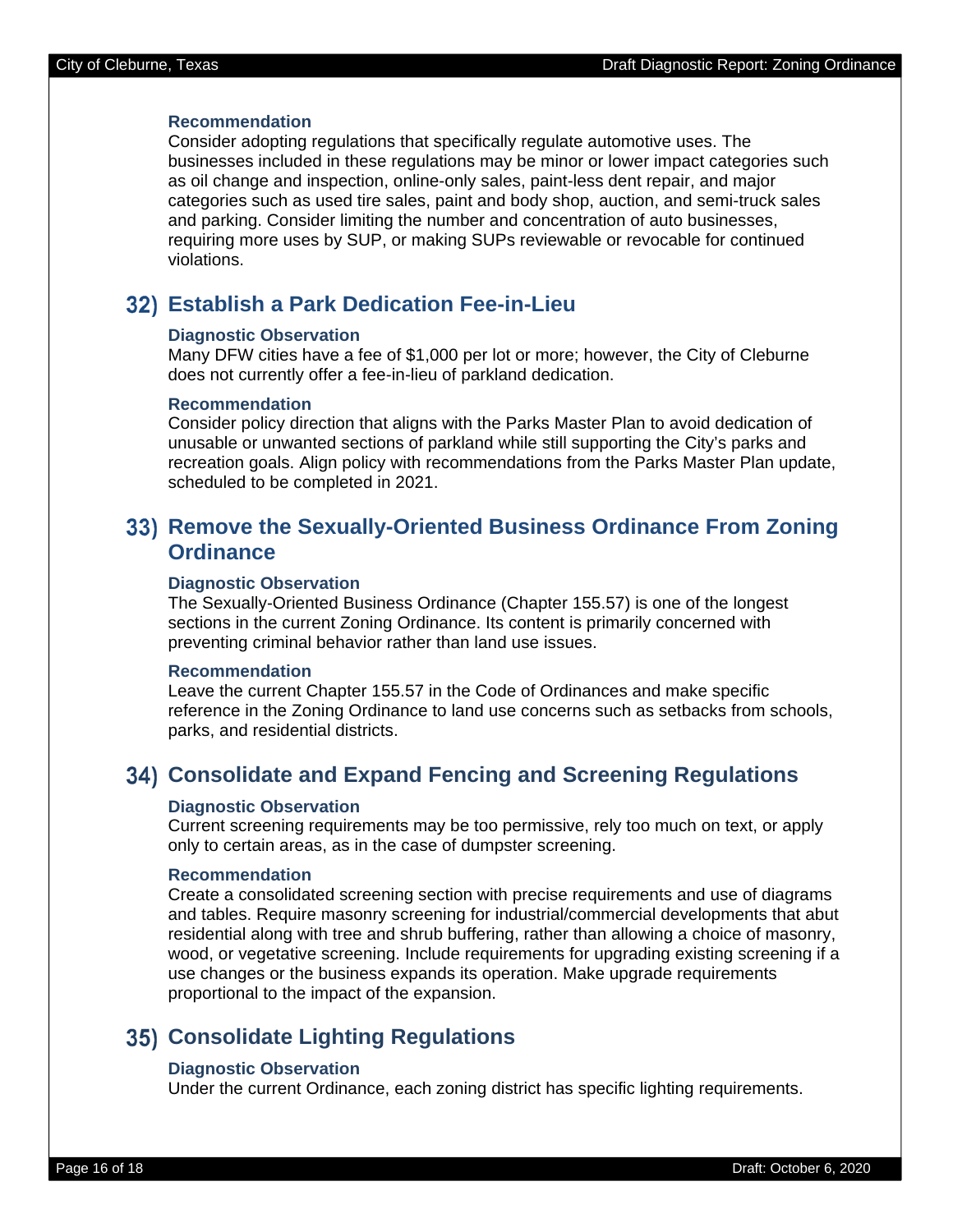Consolidate all lighting regulations in one location with clear standards and diagrams addressing different types of lighting for commercial, residential, and institutional uses such as schools and churches. Include general requirements addressing adjacency spillover concerns and requiring shut-offs when lighting is not in use.

### **Locate All Fees in One Place**

#### **Diagnostic Observation**

The current Ordinance scatters fees for different permits and applications in various sections. Some fees reference an ordinance, while others identify a specific fee amount.

#### **Recommendation**

Remove specific fees from the Zoning Ordinance. Consolidate fees in a fee schedule included in or referenced by the Code of Ordinances so that fees can easily be located and updated by City Council by approving an update to one section.

## **Formatting Recommendations**

### **Update Overall Formatting**

#### **Diagnostic Observation**

The current document lacks visual or topical hierarchy, making navigation difficult. Additionally, the regulations rely heavily on blocks of text and footnotes and are not userfriendly. Often processes, conditions, and requirements are grouped in a single sentence or paragraph. The average citizen should spend no more than 60 seconds to find what they need in the Zoning Ordinance -- something that's difficult to achieve with the current Ordinance.

#### **Recommendation**

Change the formatting of the document to introduce topics of more general interest at the beginning, such as purpose statements and process outlines, and progress to more specific topics, both in the overall document and each section. The updated regulations should also have a new format with updated headings, colored graphics, and internal and external hyperlinks to allow the reader to scan and find sections of the document quickly. The Ordinance should break processes with multiple steps or requirements into bullets or subheadings and use flow charts or graphics to outline processes and procedures (see Recommendation 16).

### **Create a Matrix of Dimensional Regulations**

#### **Diagnostic Observation**

The current Zoning Ordinance includes dimensional regulations in individual zoning district regulations that vary in presentation.

#### **Recommendation**

Standardize dimensional regulations such as lot size, height restrictions, and setbacks. Organize regulations into chart form to make them easier to understand. Additionally, dimensions should be reviewed and updated to ensure they reflect modern planning practices.